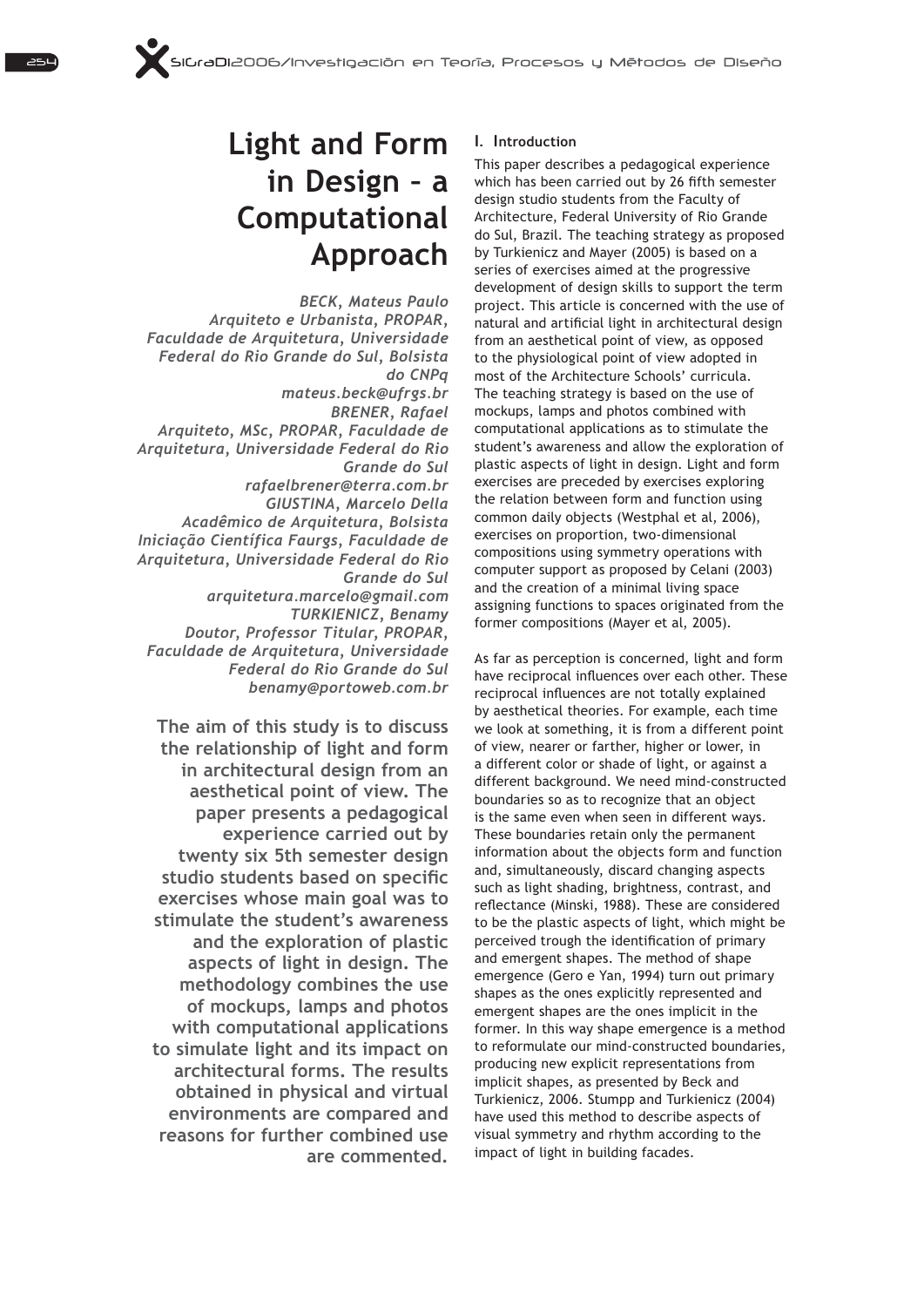This paper is divided in three parts. The first one describes the methodology, in the second part the results are presented and analyzed, and in the last part some conclusions are outlined.

#### **2. Method**

The exercises about light and form are preceded by lectures about the physical properties of light - transmission, reflection, absorption, refraction, brightness, contrast, color – and its impact on different materials, textures and shapes. There are also instrumental lectures on CAD modeling, rendering and light simulation, using AutoCad and 3Dstudio. Light and form exercises re-use a composition created during a previous exercise, a minimal living space. In the first phase of the work the students build a white mockup and expose it to different light sources (spotlights, incandescent and fluorescent lamps) in different positions. The impact of light on internal and external surfaces is captured with photography, attempting to emulate different light conditions on buildings, as follows:

> **1.** Direct sunlight; **2.** Diffuse skylight:

**3.** Artificial lighting from inside at night;

The second phase of the exercise is performed in the computational environment. The students build a virtual model to simulate the same lighting situations as described above. The results are presented trough renderized images of the model. Further on the students are asked to modify the obtained results, creating new alternatives considering plastic aspects of light and functions related to the spaces. This is achieved by changing the models form, applying different materials and colors, creating new

openings, etc. After the computer simulation phase the students are asked to choose one of the virtual alternatives and then to build a mockup representing the chosen alternative. Pictures are taken from the final mockup under the three mentioned light conditions.

Figure one shows an example of a student's work. The student performed the series of exercises departing from a CD rack. The side view of the object was used to create a symmetry composition in the computational environment proposed by Celani (op. cit.) that originated the proposal for a minimum living space (1A). The white mockup was photographed under diffuse and direct light and with light from the inside (1B). The student then constructed a virtual model of his proposal, which he used to simulate tree alternatives, shown under diffuse light and with light coming from inside (1C). The first solution simulated concrete walls and woodslatted openings for the openings on the corners. The second alternative inverted these materials, opening the larger walls and closing the corners with walls. The third alternative was similar to the first one, using white paint on the walls and wood on the corners. This was the chosen solution, used to construct the final mockup, shown under diffuse and direct light (1D).

### **3. Results and Analysis**

The results of the method are exemplified in Figure 2, columns A to D. The upper images are renderings showing the chosen alternatives produced during the exercise. The lower images are photos from the final presentation mockups. The results are compared and analyzed as follows.



Figure 1 - the evolution of a light and form exercise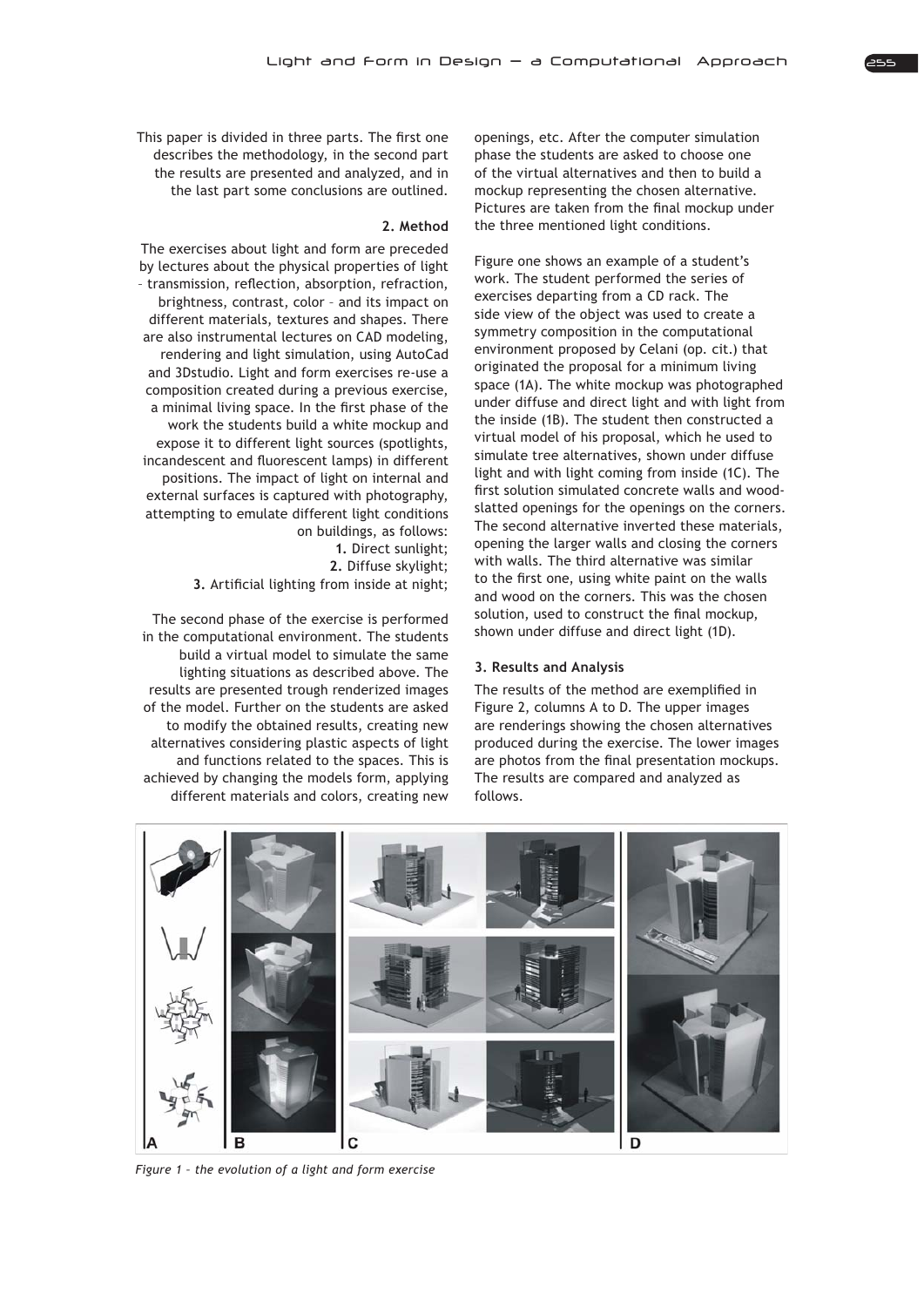

Figure 2 - examples comparing study renderings (A-D top, E left) and presentation mockups (A-D bottom, E right)

Figure 2A shows an external view of a student's composition simulating direct sunlight. The renderized image considered ray-traced shadows and radiosity contribution, achieving a result very similar to the presentation mockup (3Dstudio).

Figure 2B shows an external view of a composition simulating materials such as stone, wood and concrete. The final mockup was photographed under diffuse light; computational application has simulated direct sunlight only (SketchUp).

Figure 2C shows an internal view of the student's composition simulating direct sunlight. The mockup could not be folded apart. This has restricted the camera placement, whereas the renderized image allowed a better visualization of the internal space (Autocad and 3DStudio).

Figure 2D shows an external view of a student's composition simulating lighting at night. The renderized image has a better result than the mockup. Whereas the mockup restricted the size, position and number of lamps placed inside it, the work in the computational environment allowed a higher control of these features. The rendering shows the use of several light sources considering ray-traced shadows and radiosity contribution (SketchUp and Artlantis).

Figure 2E also allows a comparison between mockup photos and computational renderings, although they do not show the final result of the exercise. The images on the left-hand side are photos of the white mockup under direct light, and the ones on the right-hand side are renderings produced with computational application (Artlantis). Comparing the photos from the white mockup with the renderings the student attempted to reproduce the different light conditions within the computational environment.

### **4. Conclusions**

The work with mockups, lamps and photos improved the students' awareness of the impact of light on form. Even simulating different lighting conditions on buildings, the students worked with mockups in a real environment, operating directly with lights and forms. At this environment the use of photos contributes to the emergence of the plastic aspects of light. However, the visualization of the interior of the mockup is restricted as well as the simulation of artificial lighting coming from inside the building at night.

Computational applications allow better visualization of the interior of the models, from the observer's point of view. The computational environment also increases the speed of simulation and evaluation of alternatives, with the test of different materials, alterations on the form, number and position of light sources, especially inside the form, simulating artificial lighting. However the quality of the work